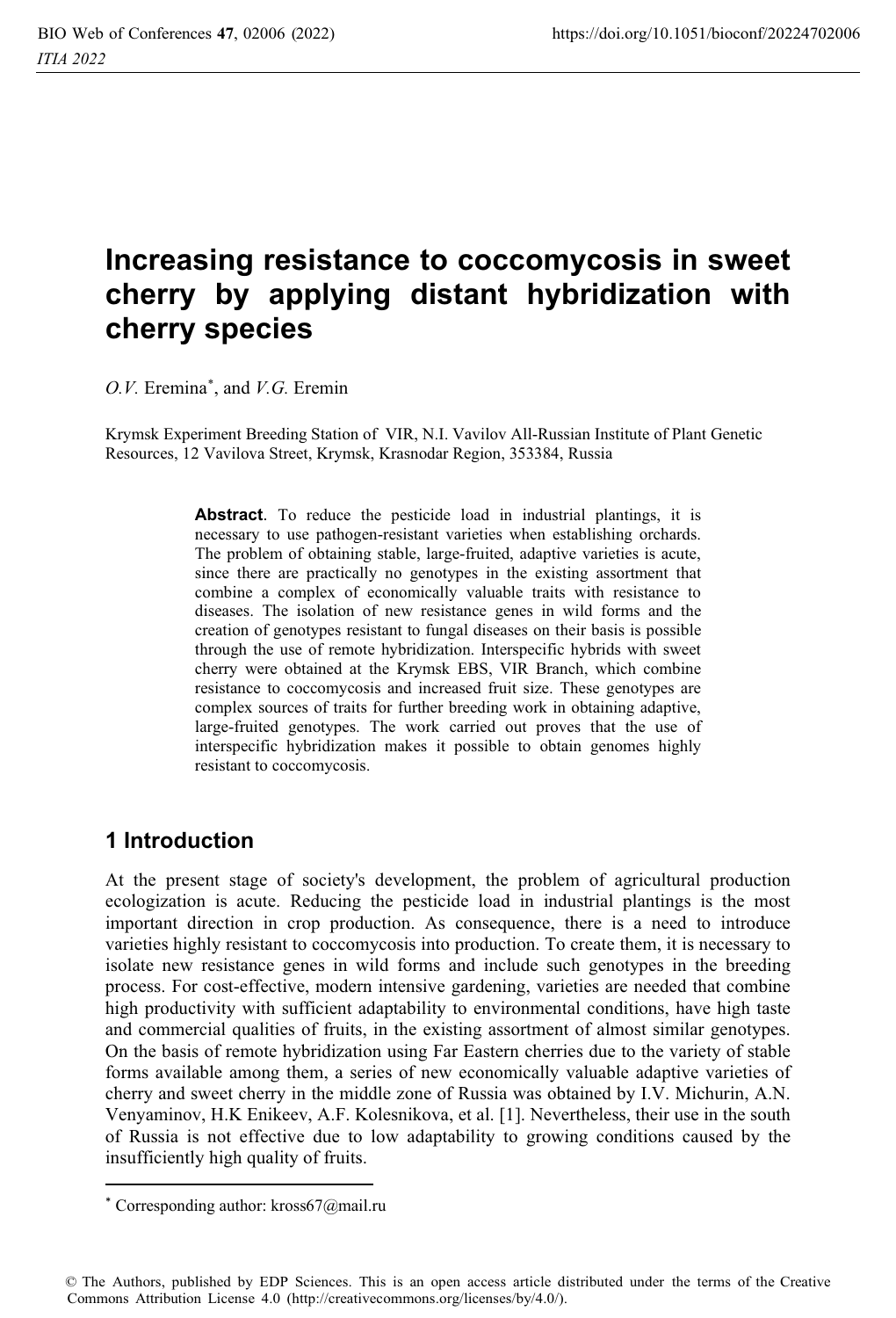Coccomycosis (*Coccomyces* hiemalis Higg.) is one of the most dangerous fungal pathogens in cherry and sweet cherry. Despite the increasing number of cherry varieties in the world, its assortment does not meet the production requirements [2]. It is impossible to create such varieties without using the entire genetic potential of stone fruit plants as a source material [3].

A huge work on the formation and study of the gene pool of stone plants was carried out at the All-Russian Scientific Research Institute of Plant Growing n.a. N.I. Vavilov, and in the plantings of the Krymsk EBS, VIR Branch, more than 5,000 samples are preserved and studied, of which 800 are cherry and sweet cherry phenotypes [4, 5, 6, 2].

Interspecific hybrids were created by remote hybridization, which plays a significant role in the origin of most fruit crops and the emergence of their varietal variation [7]. Genotypes with a complex of valuable traits, one of which is resistance to disease, which is of decisive importance in their spread in industrial plantations, are created with remote hybridization [8].

In the south of Russia, a new secondary center of formation in fruit crops has emerged in environmental conditions unusual for them. Hybridogenic forms and especially varieties obtained under such conditions from interspecific hybridization are easier to adapt to new conditions that contribute to the emergence of new positive transgressions for the most important traits [5].

One of the significant reasons for the constant reduction in the production of sweet cherry fruits, and especially cherry, is the widespread increase in the harmfulness of fungal diseases, the main of which is coccomycosis. In some years, the progression of the disease can contribute to great damage in the production of sweet cherry fruits [9, 7].

#### **2 Materials and methods of research**

The tests were carried out in 2014-2021 at the Krymsk EBS, VIR Branch (city of Krymsk). The objects of research were 12 combinations of crossing of 1927 hybrid forms obtained as a result of interspecific hybridization. The test area is located in a temperate continental climate, the soils are gray forest. During the research period, weather conditions were not the same, there were years with both low and high precipitation  $-2014$ , 2016, 2018 and 2021, which contributed to the development of fungal diseases. When assessing the resistance of forms to fungal diseases, a 6-point accounting scale was used [10, 11]. Statistical processing of experimental data was carried out by methods of deviation from the mean in the variant, analysis of variance using SNEDERCOR application programs [12].

### **3 Results of the study and their discussion**

A plant affected by fungal diseases impairs growth, loses its production value [13,14]. Disease-resistant varieties are an important part of an integrated protection system. For this reason, our attention was drawn to the East Asian cherry species of the genus *Prunus* L., to forms that are poorly susceptible to the disease. Wild forms of cherry count 18 species in the genetic fund of the Krymsk EBS, including 192 genotypes, which are mostly collected during expeditions to the Far East, mainly in the coastal areas of Primorsky Region, on the islands of Sakhalin, Kunashir, Iturup, etc. are characterized by high resistance to fungal diseases [7,14]. Many researchers (Eremin G.V., Tsarenko V.P., et al.) speak about highly resistant to coccomycosis specimens of the species *P. maximowiczii* Pupr., *P.lannesiana* Carr., *P.incisa* Thunb. Studies conducted at the Krymsk EBS, VIR Branch in the 80s in the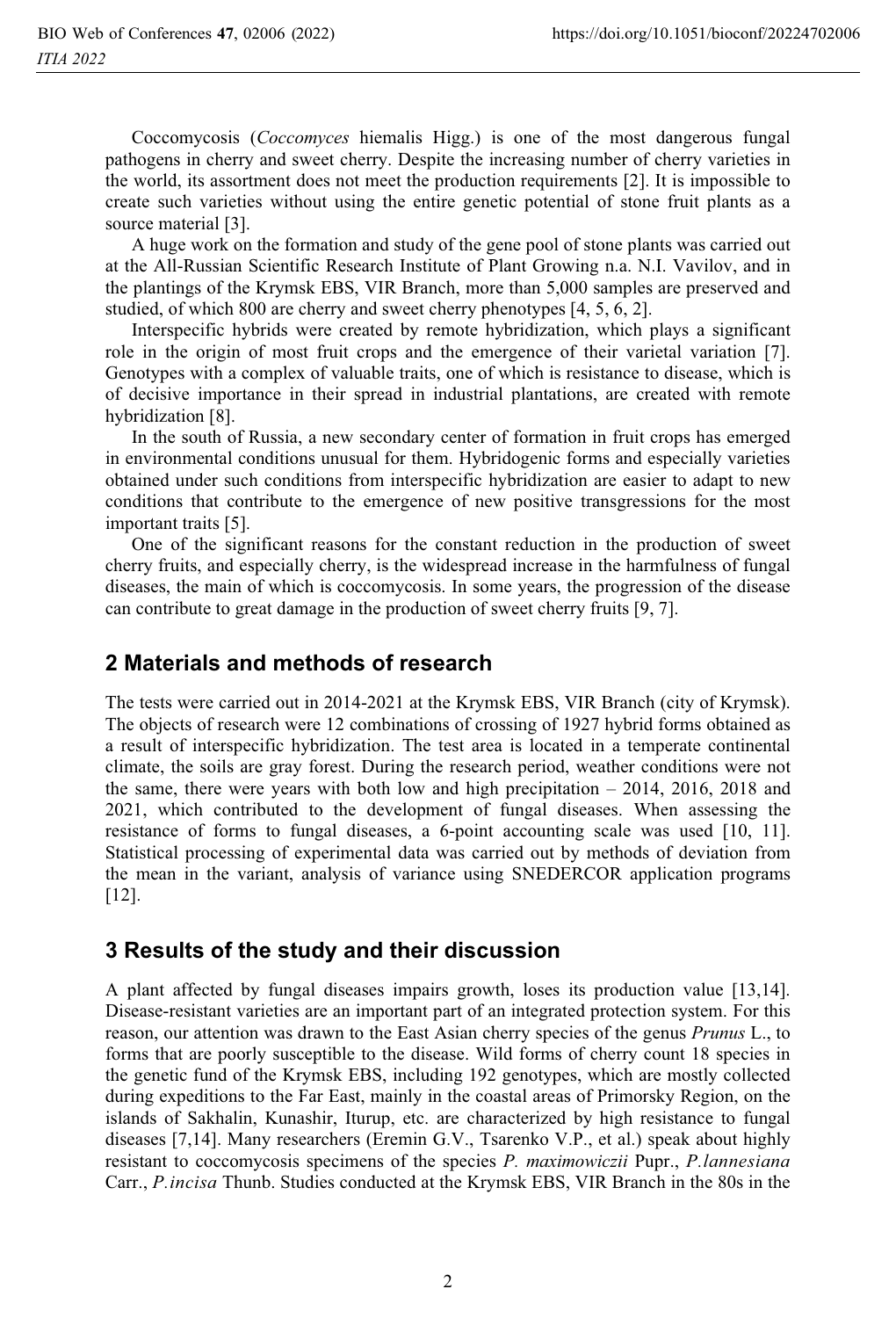immunity laboratory prove that with artificial infection, all samples are affected by this disease to a small extent [6,15].

To increase the effectiveness of the breeding program for the creation of new genotypes of the studied crops, an in-depth study of the sweet cherry gene pool, various types of cherry, and the isolation of gene carriers from it, both donors and sources of economically valuable traits, plays an important role. The most significant new cherry species for the breeding process are actively involved in the breeding process.

In the gene pool concentrated at the station, genotypes have been established that provide adaptability to extreme weather anomalies and large-fruited progeny (Table 1).

The gene pool of fruit plants, collected and concentrated at the Crimean experimental breeding station of the VIR branch, passed the primary study of biology, phenology, morphology, processability. As a result, the best carriers of selectively significant traits of their determinancy and features of transmission to progeny were identified.

The breeding programs use not randomly taken genotypes, but sources studied over many years and distinguished by the selected trait or verified donors.

High resistance to fungal diseases was noted in the following species – *Prunus kurilensis* Miyabe *(VIR catalog No.:39689 -* 7-10, *39673* – Goryachiy Klyuch 3, *39662* – Vetrovoye 4)*, Prunus maackii* Rupr. (*42820* – *V*ladivostok 4, *42844* – Lazovoe 8, *42842* – DVOS No. 1), *Prunus maximowiczii* Rupr. (*39710* – Ricorda No. 4, *39721* – Sakhalin 2/84, *39716* – Khmelnitsky *3), Prunus sachalinensis* Kom. (*39736* – BG 30, *39771* – No. 5, *39734* – Edwin Muler No. 3), *Prunus incisa* Thunb*.* (*39648* – - *Prunus serrulata* Lindl. (39786 – №21, 39788 – № 26, 39793 – Kanzan, 39789 – Asagi), *Prunus lannesiana* Carr. (*39696* – No.1 and *39700* – No.2)*.* 

**Table 1.** Cherry species in which genotypes have been identified as sources of positive traits for breeding use (Krymsk EBS, VIR Branch, 1990-2000)

| Cherry species  | Early flowering | Late flowering | Weak strength of<br>growth | coccomycosis<br>Resistance to | Resistance to<br>moniliosis | .日<br>Lack of bitterness<br>fruits | Short dormant period | Long dormant period |
|-----------------|-----------------|----------------|----------------------------|-------------------------------|-----------------------------|------------------------------------|----------------------|---------------------|
| P.canescens     |                 |                | $^{+}$                     |                               |                             | $^{+}$                             |                      |                     |
|                 |                 |                |                            |                               |                             |                                    |                      |                     |
| P.fruticosa     |                 | $^{+}$         | $^{+}$                     |                               |                             | $^{+}$                             |                      | $^{+}$              |
| P.incisa        |                 |                | $+$                        | $^{+}$                        |                             | $+$                                |                      |                     |
| P.kurilensis    |                 |                | $+$                        |                               |                             |                                    |                      |                     |
| P.lannesiana    |                 |                |                            | $^{+}$                        |                             | $+$                                |                      |                     |
| P.maackii       |                 | $^{+}$         |                            |                               | $^{+}$                      |                                    |                      | $^{+}$              |
| P.mahaleb       |                 | $^{+}$         |                            |                               |                             |                                    |                      | $^{+}$              |
| P.maximowiczii  |                 | $^{+}$         |                            |                               |                             |                                    |                      | $^{+}$              |
| P.nipponica     | $^{+}$          |                |                            |                               |                             |                                    | $^{+}$               |                     |
| P.pensylvanica  |                 | $^{+}$         |                            |                               | $^{+}$                      | $^{+}$                             |                      | $^{+}$              |
| P.pseudocerasus | $^{+}$          |                |                            |                               |                             | $+$                                | $^{+}$               |                     |
| P.sachalinensis | $^{+}$          |                |                            | $^{+}$                        | $+$                         | $+$                                |                      |                     |
| P.serrulata     | $^{+}$          |                |                            | $^{+}$                        | $+$                         | $+$                                | $^{+}$               |                     |

Genotypes – sources of the absence of bitterness in fruits combining resistance to coccomycosis were identified: *P. sachalinensis (*BG 30, 1/75, 1-207), *P. incisa* (from the GDR), *P. canescens* (18/18), *P. fruticosa* (most samples), *P. lannesiana (No. 1 and No. 2), P. pensylvanica* L. (1-24-4), *P. pseudocerasus* Lindl., *P. serrulata* (No. 26, No. 12).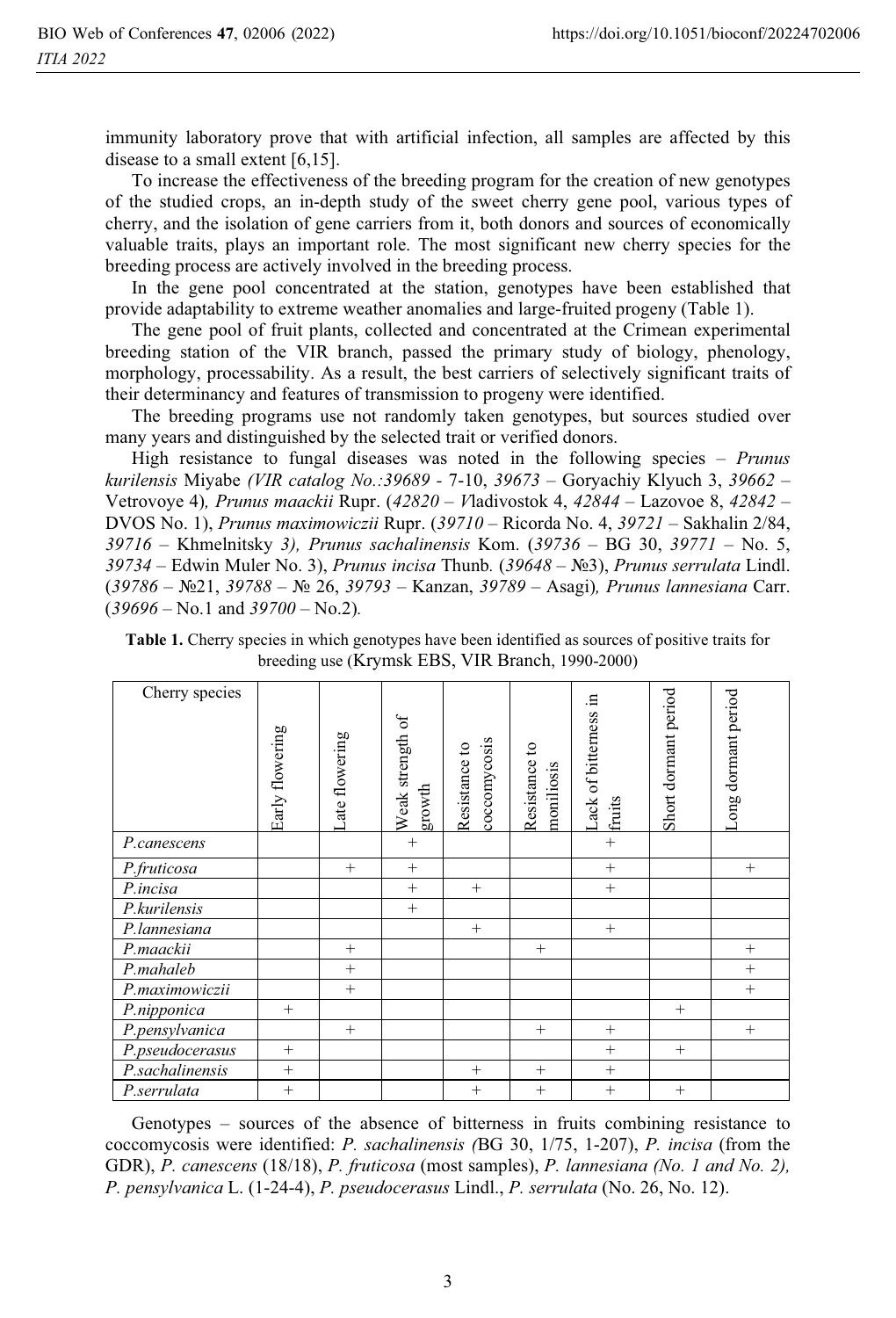The sources used in practical breeding pass into the category of donors of breedingvaluable traits with established inheritance of the desired, they are involved in intergenerational and interspecific hybridization [8]. In the breeding plantings of the station, hybrids of sweet cherry varieties with the participation of these species are grown.

Some species have a very short dormancy period and overwintering weather conditions are not always favorable for breeding work. The years 2012 and 2013 were successful for the formation of female gametophytes during the flowering period.

Inheritance of the trait is mostly on the maternal side, therefore, cherry species showing resistance were taken as such forms, the paternal form was the sweet cherry varieties established as donors of the large-fruited trait – *26087* - Valery Chkalov and *24795* – Krupnoplodnaya (Table 2).

| y index<br>pollina<br>$\mathbf n$<br>numbe<br>$%$ of<br>$%$ of<br>$%$ of<br>arcsin<br>numbe<br>arcsin<br>numbe<br>arcsin<br>ted<br>$\sqrt{9/6}$<br>$\sqrt{9/6}$<br>$\sqrt{9/6}$<br>pollina<br>pollinated<br>pollinated<br>$\mathbf r$<br>r.<br>$\mathbf{r}$<br>flower<br>flowers<br>ted<br>flowers<br>s, pcs<br>flower<br>$\bf S$<br><b>Valery Chkalov</b><br>1758<br>704<br>40,05<br>459<br>26,11<br>30,74<br>18,95<br>25,82<br>4,94<br>P.kurilens<br>39,20<br>87<br>$is \times$<br>937<br>307<br>32,76<br>34,81<br>257<br>27,42<br>31,56<br>119<br>42,45<br>12,7<br>P.sachali<br>46,30<br>$nensis \times$<br>10000<br>350<br>3,50<br>10,66<br>312<br>3,12<br>10,3<br>18<br>5,76<br>13,80<br>0,18<br>P. pensylv<br>$anica \times$<br>2300<br>35,07<br>29,56<br>312<br>42,65<br>783<br>34,04<br>680<br>32,94<br>45,88<br>13,56<br>$P.incisa \times$<br>LSD <sub>05</sub><br>12,94<br>6,38<br>1,15<br>Krupnoplodnaya<br>P.lannesi<br>5000<br>900<br>18,00<br>25,15<br>870<br>17,40<br>24,64<br>54<br>6,20<br>14,11<br>1,08<br>$ana \times$<br>12500<br>7,00<br>P.serrulat<br>2700<br>21,60<br>27,62<br>2650<br>21,20<br>28,91<br>876<br>33,05<br>35,07<br>$a \times$<br>2200<br>1200<br>1097<br>54,54<br>47,58<br>49,86<br>44,36<br>361<br>32,90<br>35,03<br>16,40<br>(P.incisa)<br>x V.<br>Chkalov)<br>$\times$<br>7,05<br>$(P.$ lannesi<br>340<br>115<br>33,82<br>35,77<br>113<br>33,23<br>35,23<br>24<br>21,23<br>24,93<br>$ana \times$<br>Krupnopl<br>odnaya) $\times$<br>970<br>231<br>210<br>7,83<br>23,81<br>29,20<br>21,64<br>27,65<br>76<br>36,19<br>36,95<br>$(P.$ serrula<br>$\times$<br>ta<br>Krupnopl<br>odnaya) $\times$<br>4,37<br>8,17<br>9,52<br>LSD <sub>05</sub><br>x 30,54<br>$\Sigma$ 1927<br>All<br>Σ<br>Σ<br>Ÿ.<br>132,60<br>$\Sigma$ 6648<br>25,50<br>27,38<br>231,59<br>27,86<br>combinati<br>36005<br>7290<br>29,12<br>ons<br>All hybrid combinations<br>$LSD_{05} = 5,38$<br>$LSD_{05} = 4,66$<br>$LSD_{05} = 7.48$<br>(partial differences)<br>$h^2 = 22,33\%$<br>$h^2 = 53,59\%$<br>$h^2 = 75,03\%$<br>Depending on paternal form<br>$LSD_{05} = 2,69$<br>$LSD_{05} = 2,33$<br>$LSD_{05} = 3,74$<br>$h^2 = 58,07\%$ | Hybrid<br>combinatio | Numb<br>er of |  | Ovary formed |  |  | Seeds received  |  | Seedlings grown | Crossing<br>productivit |  |  |
|-------------------------------------------------------------------------------------------------------------------------------------------------------------------------------------------------------------------------------------------------------------------------------------------------------------------------------------------------------------------------------------------------------------------------------------------------------------------------------------------------------------------------------------------------------------------------------------------------------------------------------------------------------------------------------------------------------------------------------------------------------------------------------------------------------------------------------------------------------------------------------------------------------------------------------------------------------------------------------------------------------------------------------------------------------------------------------------------------------------------------------------------------------------------------------------------------------------------------------------------------------------------------------------------------------------------------------------------------------------------------------------------------------------------------------------------------------------------------------------------------------------------------------------------------------------------------------------------------------------------------------------------------------------------------------------------------------------------------------------------------------------------------------------------------------------------------------------------------------------------------------------------------------------------------------------------------------------------------------------------------------------------------------------------------------------------------------------------------------------------------------------------------|----------------------|---------------|--|--------------|--|--|-----------------|--|-----------------|-------------------------|--|--|
|                                                                                                                                                                                                                                                                                                                                                                                                                                                                                                                                                                                                                                                                                                                                                                                                                                                                                                                                                                                                                                                                                                                                                                                                                                                                                                                                                                                                                                                                                                                                                                                                                                                                                                                                                                                                                                                                                                                                                                                                                                                                                                                                                 |                      |               |  |              |  |  |                 |  |                 |                         |  |  |
|                                                                                                                                                                                                                                                                                                                                                                                                                                                                                                                                                                                                                                                                                                                                                                                                                                                                                                                                                                                                                                                                                                                                                                                                                                                                                                                                                                                                                                                                                                                                                                                                                                                                                                                                                                                                                                                                                                                                                                                                                                                                                                                                                 |                      |               |  |              |  |  |                 |  |                 |                         |  |  |
|                                                                                                                                                                                                                                                                                                                                                                                                                                                                                                                                                                                                                                                                                                                                                                                                                                                                                                                                                                                                                                                                                                                                                                                                                                                                                                                                                                                                                                                                                                                                                                                                                                                                                                                                                                                                                                                                                                                                                                                                                                                                                                                                                 |                      |               |  |              |  |  |                 |  |                 |                         |  |  |
|                                                                                                                                                                                                                                                                                                                                                                                                                                                                                                                                                                                                                                                                                                                                                                                                                                                                                                                                                                                                                                                                                                                                                                                                                                                                                                                                                                                                                                                                                                                                                                                                                                                                                                                                                                                                                                                                                                                                                                                                                                                                                                                                                 |                      |               |  |              |  |  |                 |  |                 |                         |  |  |
|                                                                                                                                                                                                                                                                                                                                                                                                                                                                                                                                                                                                                                                                                                                                                                                                                                                                                                                                                                                                                                                                                                                                                                                                                                                                                                                                                                                                                                                                                                                                                                                                                                                                                                                                                                                                                                                                                                                                                                                                                                                                                                                                                 |                      |               |  |              |  |  |                 |  |                 |                         |  |  |
|                                                                                                                                                                                                                                                                                                                                                                                                                                                                                                                                                                                                                                                                                                                                                                                                                                                                                                                                                                                                                                                                                                                                                                                                                                                                                                                                                                                                                                                                                                                                                                                                                                                                                                                                                                                                                                                                                                                                                                                                                                                                                                                                                 |                      |               |  |              |  |  |                 |  |                 |                         |  |  |
|                                                                                                                                                                                                                                                                                                                                                                                                                                                                                                                                                                                                                                                                                                                                                                                                                                                                                                                                                                                                                                                                                                                                                                                                                                                                                                                                                                                                                                                                                                                                                                                                                                                                                                                                                                                                                                                                                                                                                                                                                                                                                                                                                 |                      |               |  |              |  |  |                 |  |                 |                         |  |  |
|                                                                                                                                                                                                                                                                                                                                                                                                                                                                                                                                                                                                                                                                                                                                                                                                                                                                                                                                                                                                                                                                                                                                                                                                                                                                                                                                                                                                                                                                                                                                                                                                                                                                                                                                                                                                                                                                                                                                                                                                                                                                                                                                                 |                      |               |  |              |  |  |                 |  |                 |                         |  |  |
|                                                                                                                                                                                                                                                                                                                                                                                                                                                                                                                                                                                                                                                                                                                                                                                                                                                                                                                                                                                                                                                                                                                                                                                                                                                                                                                                                                                                                                                                                                                                                                                                                                                                                                                                                                                                                                                                                                                                                                                                                                                                                                                                                 |                      |               |  |              |  |  |                 |  |                 |                         |  |  |
|                                                                                                                                                                                                                                                                                                                                                                                                                                                                                                                                                                                                                                                                                                                                                                                                                                                                                                                                                                                                                                                                                                                                                                                                                                                                                                                                                                                                                                                                                                                                                                                                                                                                                                                                                                                                                                                                                                                                                                                                                                                                                                                                                 |                      |               |  |              |  |  |                 |  |                 |                         |  |  |
|                                                                                                                                                                                                                                                                                                                                                                                                                                                                                                                                                                                                                                                                                                                                                                                                                                                                                                                                                                                                                                                                                                                                                                                                                                                                                                                                                                                                                                                                                                                                                                                                                                                                                                                                                                                                                                                                                                                                                                                                                                                                                                                                                 |                      |               |  |              |  |  |                 |  |                 |                         |  |  |
|                                                                                                                                                                                                                                                                                                                                                                                                                                                                                                                                                                                                                                                                                                                                                                                                                                                                                                                                                                                                                                                                                                                                                                                                                                                                                                                                                                                                                                                                                                                                                                                                                                                                                                                                                                                                                                                                                                                                                                                                                                                                                                                                                 |                      |               |  |              |  |  |                 |  |                 |                         |  |  |
|                                                                                                                                                                                                                                                                                                                                                                                                                                                                                                                                                                                                                                                                                                                                                                                                                                                                                                                                                                                                                                                                                                                                                                                                                                                                                                                                                                                                                                                                                                                                                                                                                                                                                                                                                                                                                                                                                                                                                                                                                                                                                                                                                 |                      |               |  |              |  |  |                 |  |                 |                         |  |  |
|                                                                                                                                                                                                                                                                                                                                                                                                                                                                                                                                                                                                                                                                                                                                                                                                                                                                                                                                                                                                                                                                                                                                                                                                                                                                                                                                                                                                                                                                                                                                                                                                                                                                                                                                                                                                                                                                                                                                                                                                                                                                                                                                                 |                      |               |  |              |  |  |                 |  |                 |                         |  |  |
|                                                                                                                                                                                                                                                                                                                                                                                                                                                                                                                                                                                                                                                                                                                                                                                                                                                                                                                                                                                                                                                                                                                                                                                                                                                                                                                                                                                                                                                                                                                                                                                                                                                                                                                                                                                                                                                                                                                                                                                                                                                                                                                                                 |                      |               |  |              |  |  |                 |  |                 |                         |  |  |
|                                                                                                                                                                                                                                                                                                                                                                                                                                                                                                                                                                                                                                                                                                                                                                                                                                                                                                                                                                                                                                                                                                                                                                                                                                                                                                                                                                                                                                                                                                                                                                                                                                                                                                                                                                                                                                                                                                                                                                                                                                                                                                                                                 |                      |               |  |              |  |  |                 |  |                 |                         |  |  |
|                                                                                                                                                                                                                                                                                                                                                                                                                                                                                                                                                                                                                                                                                                                                                                                                                                                                                                                                                                                                                                                                                                                                                                                                                                                                                                                                                                                                                                                                                                                                                                                                                                                                                                                                                                                                                                                                                                                                                                                                                                                                                                                                                 |                      |               |  |              |  |  |                 |  |                 |                         |  |  |
|                                                                                                                                                                                                                                                                                                                                                                                                                                                                                                                                                                                                                                                                                                                                                                                                                                                                                                                                                                                                                                                                                                                                                                                                                                                                                                                                                                                                                                                                                                                                                                                                                                                                                                                                                                                                                                                                                                                                                                                                                                                                                                                                                 |                      |               |  |              |  |  |                 |  |                 |                         |  |  |
|                                                                                                                                                                                                                                                                                                                                                                                                                                                                                                                                                                                                                                                                                                                                                                                                                                                                                                                                                                                                                                                                                                                                                                                                                                                                                                                                                                                                                                                                                                                                                                                                                                                                                                                                                                                                                                                                                                                                                                                                                                                                                                                                                 |                      |               |  |              |  |  |                 |  |                 |                         |  |  |
|                                                                                                                                                                                                                                                                                                                                                                                                                                                                                                                                                                                                                                                                                                                                                                                                                                                                                                                                                                                                                                                                                                                                                                                                                                                                                                                                                                                                                                                                                                                                                                                                                                                                                                                                                                                                                                                                                                                                                                                                                                                                                                                                                 |                      |               |  |              |  |  |                 |  |                 |                         |  |  |
|                                                                                                                                                                                                                                                                                                                                                                                                                                                                                                                                                                                                                                                                                                                                                                                                                                                                                                                                                                                                                                                                                                                                                                                                                                                                                                                                                                                                                                                                                                                                                                                                                                                                                                                                                                                                                                                                                                                                                                                                                                                                                                                                                 |                      |               |  |              |  |  |                 |  |                 |                         |  |  |
|                                                                                                                                                                                                                                                                                                                                                                                                                                                                                                                                                                                                                                                                                                                                                                                                                                                                                                                                                                                                                                                                                                                                                                                                                                                                                                                                                                                                                                                                                                                                                                                                                                                                                                                                                                                                                                                                                                                                                                                                                                                                                                                                                 |                      |               |  |              |  |  |                 |  |                 |                         |  |  |
|                                                                                                                                                                                                                                                                                                                                                                                                                                                                                                                                                                                                                                                                                                                                                                                                                                                                                                                                                                                                                                                                                                                                                                                                                                                                                                                                                                                                                                                                                                                                                                                                                                                                                                                                                                                                                                                                                                                                                                                                                                                                                                                                                 |                      |               |  |              |  |  |                 |  |                 |                         |  |  |
|                                                                                                                                                                                                                                                                                                                                                                                                                                                                                                                                                                                                                                                                                                                                                                                                                                                                                                                                                                                                                                                                                                                                                                                                                                                                                                                                                                                                                                                                                                                                                                                                                                                                                                                                                                                                                                                                                                                                                                                                                                                                                                                                                 |                      |               |  |              |  |  |                 |  |                 |                         |  |  |
|                                                                                                                                                                                                                                                                                                                                                                                                                                                                                                                                                                                                                                                                                                                                                                                                                                                                                                                                                                                                                                                                                                                                                                                                                                                                                                                                                                                                                                                                                                                                                                                                                                                                                                                                                                                                                                                                                                                                                                                                                                                                                                                                                 |                      |               |  |              |  |  |                 |  |                 |                         |  |  |
|                                                                                                                                                                                                                                                                                                                                                                                                                                                                                                                                                                                                                                                                                                                                                                                                                                                                                                                                                                                                                                                                                                                                                                                                                                                                                                                                                                                                                                                                                                                                                                                                                                                                                                                                                                                                                                                                                                                                                                                                                                                                                                                                                 |                      |               |  |              |  |  |                 |  |                 |                         |  |  |
|                                                                                                                                                                                                                                                                                                                                                                                                                                                                                                                                                                                                                                                                                                                                                                                                                                                                                                                                                                                                                                                                                                                                                                                                                                                                                                                                                                                                                                                                                                                                                                                                                                                                                                                                                                                                                                                                                                                                                                                                                                                                                                                                                 |                      |               |  |              |  |  |                 |  |                 |                         |  |  |
|                                                                                                                                                                                                                                                                                                                                                                                                                                                                                                                                                                                                                                                                                                                                                                                                                                                                                                                                                                                                                                                                                                                                                                                                                                                                                                                                                                                                                                                                                                                                                                                                                                                                                                                                                                                                                                                                                                                                                                                                                                                                                                                                                 |                      |               |  |              |  |  |                 |  |                 |                         |  |  |
|                                                                                                                                                                                                                                                                                                                                                                                                                                                                                                                                                                                                                                                                                                                                                                                                                                                                                                                                                                                                                                                                                                                                                                                                                                                                                                                                                                                                                                                                                                                                                                                                                                                                                                                                                                                                                                                                                                                                                                                                                                                                                                                                                 |                      |               |  |              |  |  |                 |  |                 |                         |  |  |
|                                                                                                                                                                                                                                                                                                                                                                                                                                                                                                                                                                                                                                                                                                                                                                                                                                                                                                                                                                                                                                                                                                                                                                                                                                                                                                                                                                                                                                                                                                                                                                                                                                                                                                                                                                                                                                                                                                                                                                                                                                                                                                                                                 |                      |               |  |              |  |  |                 |  |                 |                         |  |  |
|                                                                                                                                                                                                                                                                                                                                                                                                                                                                                                                                                                                                                                                                                                                                                                                                                                                                                                                                                                                                                                                                                                                                                                                                                                                                                                                                                                                                                                                                                                                                                                                                                                                                                                                                                                                                                                                                                                                                                                                                                                                                                                                                                 |                      |               |  |              |  |  |                 |  |                 |                         |  |  |
|                                                                                                                                                                                                                                                                                                                                                                                                                                                                                                                                                                                                                                                                                                                                                                                                                                                                                                                                                                                                                                                                                                                                                                                                                                                                                                                                                                                                                                                                                                                                                                                                                                                                                                                                                                                                                                                                                                                                                                                                                                                                                                                                                 |                      |               |  |              |  |  |                 |  |                 |                         |  |  |
|                                                                                                                                                                                                                                                                                                                                                                                                                                                                                                                                                                                                                                                                                                                                                                                                                                                                                                                                                                                                                                                                                                                                                                                                                                                                                                                                                                                                                                                                                                                                                                                                                                                                                                                                                                                                                                                                                                                                                                                                                                                                                                                                                 |                      |               |  |              |  |  |                 |  |                 |                         |  |  |
|                                                                                                                                                                                                                                                                                                                                                                                                                                                                                                                                                                                                                                                                                                                                                                                                                                                                                                                                                                                                                                                                                                                                                                                                                                                                                                                                                                                                                                                                                                                                                                                                                                                                                                                                                                                                                                                                                                                                                                                                                                                                                                                                                 |                      |               |  |              |  |  |                 |  |                 |                         |  |  |
|                                                                                                                                                                                                                                                                                                                                                                                                                                                                                                                                                                                                                                                                                                                                                                                                                                                                                                                                                                                                                                                                                                                                                                                                                                                                                                                                                                                                                                                                                                                                                                                                                                                                                                                                                                                                                                                                                                                                                                                                                                                                                                                                                 |                      |               |  |              |  |  |                 |  |                 |                         |  |  |
|                                                                                                                                                                                                                                                                                                                                                                                                                                                                                                                                                                                                                                                                                                                                                                                                                                                                                                                                                                                                                                                                                                                                                                                                                                                                                                                                                                                                                                                                                                                                                                                                                                                                                                                                                                                                                                                                                                                                                                                                                                                                                                                                                 |                      |               |  |              |  |  |                 |  |                 |                         |  |  |
|                                                                                                                                                                                                                                                                                                                                                                                                                                                                                                                                                                                                                                                                                                                                                                                                                                                                                                                                                                                                                                                                                                                                                                                                                                                                                                                                                                                                                                                                                                                                                                                                                                                                                                                                                                                                                                                                                                                                                                                                                                                                                                                                                 |                      |               |  |              |  |  |                 |  |                 |                         |  |  |
|                                                                                                                                                                                                                                                                                                                                                                                                                                                                                                                                                                                                                                                                                                                                                                                                                                                                                                                                                                                                                                                                                                                                                                                                                                                                                                                                                                                                                                                                                                                                                                                                                                                                                                                                                                                                                                                                                                                                                                                                                                                                                                                                                 |                      |               |  |              |  |  |                 |  |                 |                         |  |  |
|                                                                                                                                                                                                                                                                                                                                                                                                                                                                                                                                                                                                                                                                                                                                                                                                                                                                                                                                                                                                                                                                                                                                                                                                                                                                                                                                                                                                                                                                                                                                                                                                                                                                                                                                                                                                                                                                                                                                                                                                                                                                                                                                                 |                      |               |  |              |  |  |                 |  |                 |                         |  |  |
|                                                                                                                                                                                                                                                                                                                                                                                                                                                                                                                                                                                                                                                                                                                                                                                                                                                                                                                                                                                                                                                                                                                                                                                                                                                                                                                                                                                                                                                                                                                                                                                                                                                                                                                                                                                                                                                                                                                                                                                                                                                                                                                                                 |                      |               |  |              |  |  | $h^2 = 32,62\%$ |  |                 | $h^2 = 13,59\%$         |  |  |

**Table 2.** Compatibility of sweet cherry varieties  $(2n = 2x = 16)$  with distant cherry species [1]

Different types have different amounts of fruit setting. The species: *P. incisa, P. kurilensis, P. sachalinensis*, and *P. serrulata are easily crossed and give a high yield of hybrid pit.* After a month, the average number of ovaries was below 35%, which corresponds to the level of intervariety crossings in sweet cherry, but during the development part of the ovary fell off, and the number of mature hybrid fruits averaged up to 25%.

The production of hybrids in the species *P. pensylvanica* with sweet cherry of the Valery Chkalov variety, even in favorable weather conditions, is very weak, less than 4%.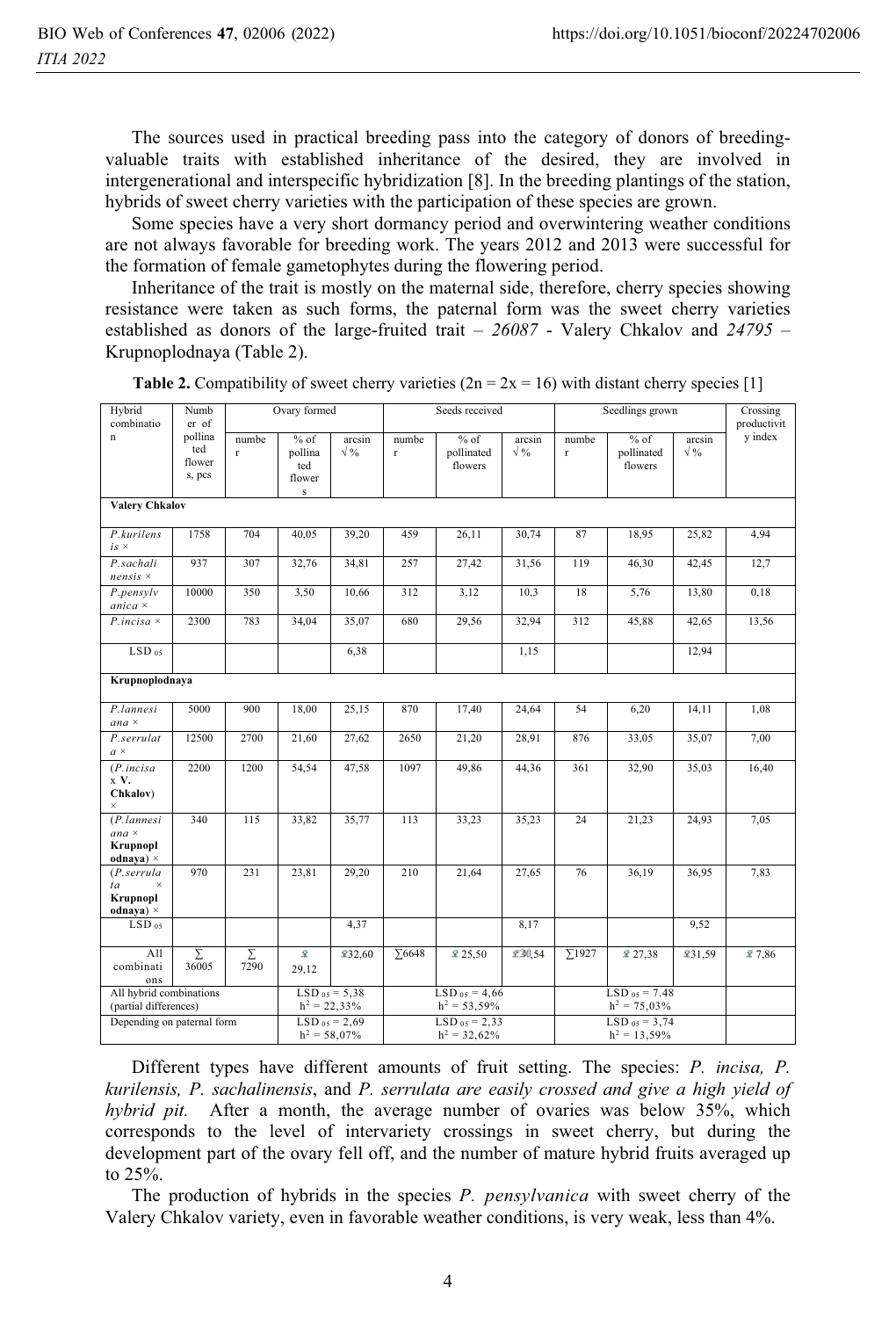About 2000 viable seedlings were grown in all combinations, the average productivity of the selected crossings was 7.86, the highest crossbreeding rates in the species  $P$ . *incisa*  $\times$ Valery Chkalov – 13.56 and with (saturating) backcrossing of this species with sweet cherry (*P. incisa*  $\times$  V. Chkalov)  $\times$  Krupnoplodnaya – 16.40.

It is noted that with backcrossings, the percentage of obtaining breeding fruits increases in the species *P. lannesiana* to 49%.

The weather conditions of the growing season in some years contributed to the development of fungal diseases. Studying the resistance of genotypes to coccomycosis, records of the incidence in a natural provocative background were carried out. The records were carried out in two periods: in July, when the development of spotting is strong, and necrotic damage and chlorosis of the leaves are still insignificant, and in September – at the time of the manifestation of the full harmfulness of these diseases, accompanied by mass defoliation (Table 3).

Analyzing a hybrid combination in which the maternal form was genotype *39810* – 1- 24-4, characterized by a sweet taste of fruits and resistance to coccomycosis of the species *P. pensylvanica*, and as a paternal one, the sweet cherry variety *26087* was taken – Valery Chkalov – a donor of large-fruitness, out of 10,000 pollinated flowers, in the fourth week after flowering, the useful ovary was up to 3.5%. Only 18 hybrid forms were preserved to the productive state, of which four samples were affected by coccomycosis by 1-2 points (on a 5-point scale). Also, 20% of hybrids turned out to be infertile, and another 20% were not productive having single fruits.

The resulting sweet cherry hybrids with the species *P. serrulata* in 75% of the breeding material inherit high disease resistance in the first generation. In terms of taste, seedlings mostly have a slight bitterness, but when saturating crossings with large-fruited sweet cherry varieties in the second generation, 90% of the tested hybrids acquire an increased fruit size - up to 4-4.5 g, nevertheless, disease resistance is lost in more than 50% of seedlings.

| Hybrid combination                                                              | Number<br>of      |                   |                        |                | Seedling resistance to coccomycosis, % |                   |                                |
|---------------------------------------------------------------------------------|-------------------|-------------------|------------------------|----------------|----------------------------------------|-------------------|--------------------------------|
|                                                                                 | seedlings,<br>pcs | $1 - 2$<br>points | arcsin<br>$\sqrt{0/2}$ | 3<br>points    | arcsin<br>$\sqrt{\frac{9}{6}}$         | $4 - 5$<br>points | arcsin<br>$\sqrt{\frac{9}{6}}$ |
| $P_k$ kurilensis $\times P_k$ avium                                             | 87                | 78                | 62.0                   | 8              | 16,4                                   | 14                | 22.1                           |
| P.sachalinensis $\times$<br>$P$ avium                                           | 119               | 97                | 80,0                   | $\overline{2}$ | 8,1                                    | 1                 | 5.7                            |
| P.pensylvanica $\times$ P.avium                                                 | 18                | 75                | 60.0                   | 12             | 20,3                                   | 13                | 21,1                           |
| P incisa $\times$ P avium $\times$<br>$(P.$ fruticosa $\times$<br>P.lannesiana) | 61                | 100               | 90.0                   |                |                                        |                   |                                |
| $P. incisa \times P. avium$                                                     | 312               | 98                | 81.9                   | 2              | 8.1                                    |                   |                                |
| P.lannesiana $\times$ P.avium                                                   | 54                | 75                | 60.0                   | 19             | 25,8                                   | 6                 | 14,2                           |
| P.serrulata $\times$ P. avium                                                   | 876               | 88                | 69.7                   | 10             | 18,4                                   | $\overline{2}$    | 8.1                            |
| $(P. lannesian \times P. avium)$<br>$\times$ Krupnoplodnaya                     | 24                | 56                | 48.4                   | 24             | 29,3                                   | 20                | 26.6                           |
| $(P. incisa \times P. avium) \times$<br>Krupnoplodnaya                          | 361               | 78                | 62,0                   | 13             | 21,1                                   | 9                 | 17.5                           |
| $(P.\text{servlata} \times P.\text{ avium})$<br>$\times$ Krupnoplodnaya         | 76                | 50                | 45,0                   | 34             | 35,7                                   | 16                | 23,6                           |

**Table 3.** Interspecific hybrids, their resistance to coccomycosis, %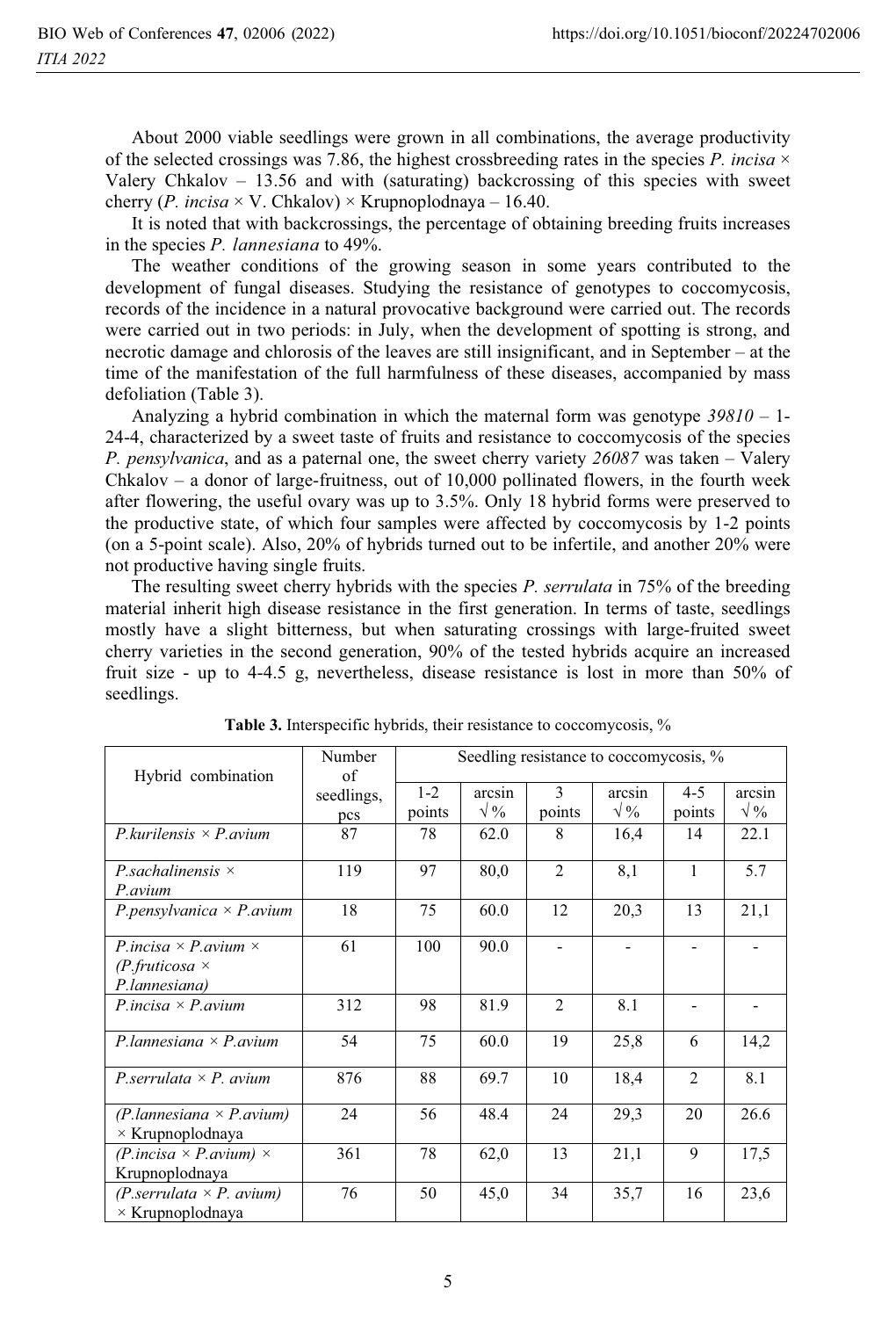| $P.$ fruticosa $\times$ P. canescens | 54 | 99 | 84,3 | 5,7  | $\overline{\phantom{0}}$ |      |
|--------------------------------------|----|----|------|------|--------------------------|------|
| $P.$ fruticosa $\times$ P.serrulata  | 38 | 87 | 68.9 | 20,3 |                          | J.   |
| $LSD_{.05}$                          |    |    | 2.99 | 1.61 |                          | 2.05 |

Among the studied samples of various hybrid families, high resistance to disease is shown by *P. incisa* obtained from crossing as the maternal form. Nevertheless, most hybrids had bitter fruits, with saturating crossings with sweet cherry, the taste qualities of fruits and their size improve, but resistance to disease drops sharply, less than 50% of seedlings show partial resistance up to 1-2 points in epiphytotic years.

It is noted that in the first generation, most combinations (sweet cherry with different species) inherit many disease-resistant interspecific hybrid seedlings.

Cherry species *P. sachalinensis, P. kurilensis, P. pensylvanica*, and *P. incisa* transmit small fruiting to progeny in the first generation. Forms with very small fruits are marked from 70 to 100% of phenotypes.

| Hybrid                                       | Numb             | % of seedlings with a score fruiting |                          |                   |      |                          |                |                | Quantity seedlings, % |                |                |                |                 |  |
|----------------------------------------------|------------------|--------------------------------------|--------------------------|-------------------|------|--------------------------|----------------|----------------|-----------------------|----------------|----------------|----------------|-----------------|--|
| combination                                  | er of<br>seedlin |                                      |                          |                   |      |                          |                |                | Fruit weight, g       |                | Fruit taste    |                |                 |  |
|                                              | gs,              | $\overline{0}$                       | $\mathbf{1}$             | $\overline{2}$    | 3    | $\overline{4}$           | 5              | $0,5-$         | $1,1-$                | $2,9-$         | Swee           | Bitt           | Light           |  |
|                                              | pcs              |                                      |                          |                   |      |                          |                | 1,0            | 2,8                   | 4,5            | t              | er             | bitter          |  |
| $P.kurilensis \times$                        | 87               | 2,2                                  | 20,                      | $\overline{34,5}$ | 42,5 | $\sim$                   | $\overline{a}$ | 100            | $\mathbf{0}$          | $\Omega$       | $\overline{4}$ | 96             | $\Omega$        |  |
| P.avium                                      |                  |                                      | $\tau$                   |                   |      |                          |                |                |                       |                |                |                |                 |  |
| (Valery<br>Chkalov)                          |                  |                                      |                          |                   |      |                          |                |                |                       |                |                |                |                 |  |
| P.sachalinensis                              | 119              | 5,9                                  | 10,                      | 6,8               | 71,4 | 2,5                      | 3,4            | 78             | 22                    | $\overline{0}$ | $\overline{7}$ | 87             | 6               |  |
| $\times$ P. avium                            |                  |                                      | 1                        |                   |      |                          |                |                |                       |                |                |                |                 |  |
| (Valery                                      |                  |                                      |                          |                   |      |                          |                |                |                       |                |                |                |                 |  |
| Chkalov)                                     |                  |                                      |                          |                   |      |                          |                |                |                       |                |                |                |                 |  |
| P.pensylvanica<br>$\times$ P. avium          | 18               | 22,2                                 | ÷                        | 22.2              | 55,6 | $\overline{\phantom{a}}$ | ÷,             | 72             | 22                    | 6              | $\mathbf{0}$   | 100            | $\mathbf{0}$    |  |
| (Valery                                      |                  |                                      |                          |                   |      |                          |                |                |                       |                |                |                |                 |  |
| Chkalov)                                     |                  |                                      |                          |                   |      |                          |                |                |                       |                |                |                |                 |  |
| $P.incisa \times$                            | 61               | 27,9                                 | $\overline{a}$           | 4,9               | 11,8 | 11,                      | 44,2           | 70             | 25                    | $\overline{5}$ | $\overline{4}$ | 67             | 29              |  |
| $P$ , avium $\times$                         |                  |                                      |                          |                   |      | 8                        |                |                |                       |                |                |                |                 |  |
| $(P.fruticosa \times$<br>P.lannesiana)       |                  |                                      |                          |                   |      |                          |                |                |                       |                |                |                |                 |  |
| $P.incisa \times$                            | 312              | $\overline{\phantom{a}}$             | ÷.                       | 23,7              | 38,1 | 16,                      | 21,2           | 78             | 22                    | $\theta$       | 87             | $\overline{c}$ | $\overline{11}$ |  |
| P.avium                                      |                  |                                      |                          |                   |      | 9                        |                |                |                       |                |                |                |                 |  |
| P.lannesiana $\times$                        | 54               | $\overline{\phantom{a}}$             | $\overline{a}$           | $\overline{a}$    | 22,2 | 25,                      | 51,9           | 54             | 46                    | $\theta$       | 50             | 48             | $\overline{2}$  |  |
| P.avium                                      |                  |                                      |                          |                   |      | 9                        |                |                |                       |                |                |                |                 |  |
|                                              |                  |                                      |                          |                   |      |                          |                | $\overline{0}$ | 86                    | 14             | 53             | 17             | 30              |  |
| $P.$ serrulata $\times$<br>P. avium          | 876              | ÷,                                   | 8.9                      | 25,9              | 35,3 | 7,6                      | 22,3           |                |                       |                |                |                |                 |  |
|                                              |                  |                                      |                          |                   |      |                          |                |                |                       |                |                |                |                 |  |
| (P.lannesiana                                | 24               | $\overline{a}$                       | ÷.                       | $\overline{a}$    | 33,3 | 16,                      | 50,0           | $\theta$       | $\theta$              | 100            | 98             | $\theta$       | $\overline{2}$  |  |
| $\times$ P. avium) $\times$<br>Krupnoplodnay |                  |                                      |                          |                   |      | $\tau$                   |                |                |                       |                |                |                |                 |  |
| a                                            |                  |                                      |                          |                   |      |                          |                |                |                       |                |                |                |                 |  |
| $(P.incisa \times$                           | 361              | ÷.                                   | $\overline{\phantom{a}}$ | 8,6               | 51,8 | 26,                      | 13,6           | $\mathbf{0}$   | 51                    | 49             | 100            | $\overline{0}$ | $\overline{0}$  |  |
| $P_{.avium}$ ) $\times$                      |                  |                                      |                          |                   |      | $\Omega$                 |                |                |                       |                |                |                |                 |  |
| Krupnoplodnay                                |                  |                                      |                          |                   |      |                          |                |                |                       |                |                |                |                 |  |
| a<br>$(P.$ serrrulata $\times$               | 76               | ÷.                                   | ÷.                       | 15,8              | 76,3 | 7,9                      | $\overline{a}$ | $\overline{0}$ | $\overline{0}$        | 100            | 98             | $\overline{0}$ | $\overline{2}$  |  |
| $P.$ avium) $\times$                         |                  |                                      |                          |                   |      |                          |                |                |                       |                |                |                |                 |  |
| Krupnoplodnay                                |                  |                                      |                          |                   |      |                          |                |                |                       |                |                |                |                 |  |
| $\mathbf{a}$                                 |                  |                                      |                          |                   |      |                          |                |                |                       |                |                |                |                 |  |
| $P.$ fruticosa $\times$                      | 54               | 12,9                                 | 5,6                      | 14,8              | 53,7 | 9,3                      | 3,7            | 12             | 80                    | $\overline{8}$ | 100            | $\overline{0}$ | $\overline{0}$  |  |
| P.canescens                                  |                  |                                      |                          |                   |      |                          |                |                |                       |                |                |                |                 |  |
| $P.$ fruticosa $\times$                      | 38               | 7,9                                  | 18,                      | 10,5              | 39,5 | 21,                      | 2,6            | 14             | 78                    | 8              | 100            | $\theta$       | $\theta$        |  |
| P.serrulata                                  |                  |                                      | $\overline{4}$           |                   |      | $\mathbf{0}$             |                |                |                       |                |                |                |                 |  |
| $LSD_{05}$                                   |                  |                                      |                          |                   |      |                          | 2,54           |                |                       | 4,31           |                |                | 3,18            |  |
|                                              |                  |                                      |                          |                   |      |                          |                |                |                       |                |                |                |                 |  |

**Table 4.** The degree of fruiting and the weight of fruits in distant hybrids

There is an increase in the size of the fetus during backcrossings, an important role is played using large-fruited donors as a paternal form.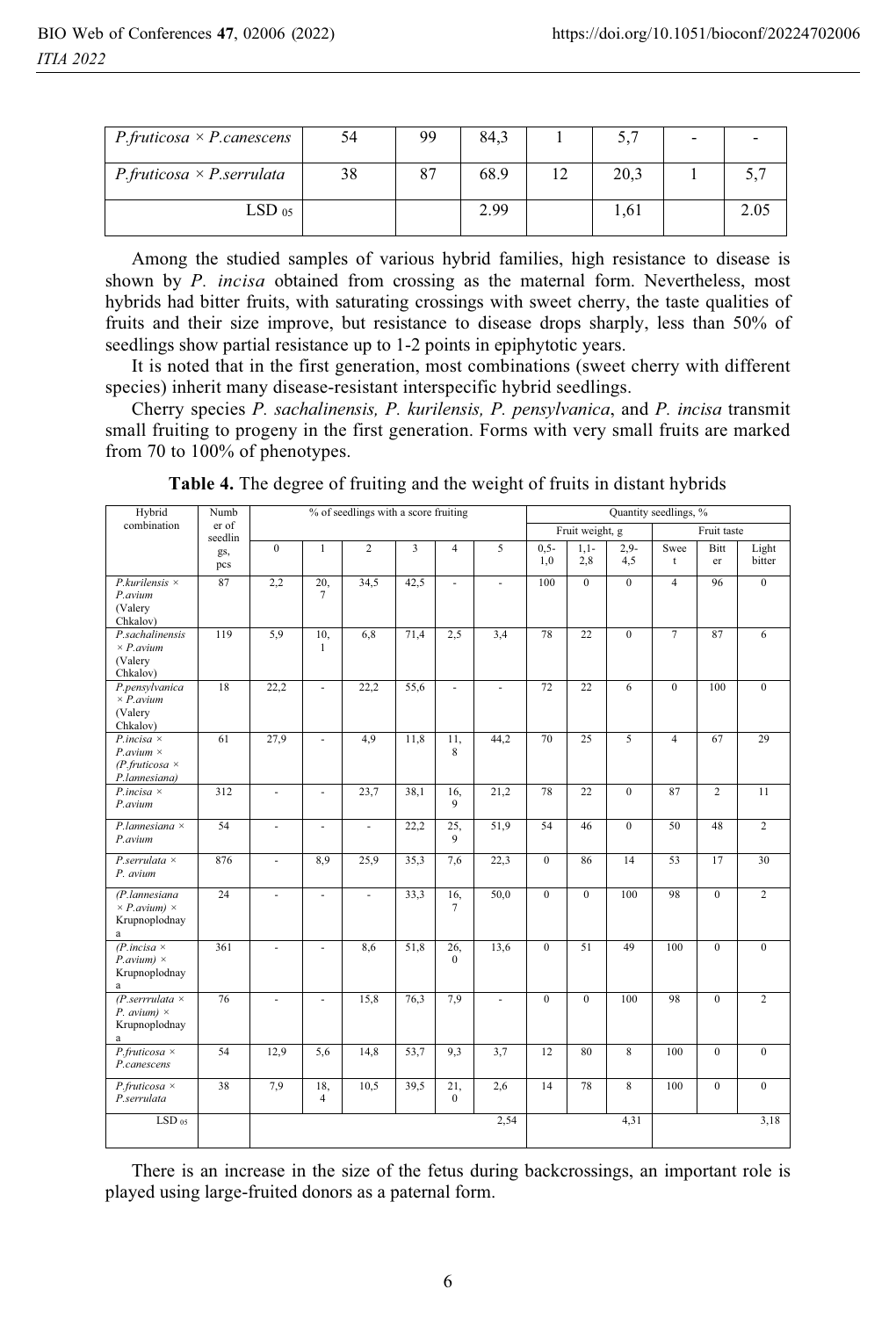Hybrid samples obtained by crossings of *P.kurilensis P.pensylvanica× P.avium –* 2 forms*, P.sachalinensis × P.avium –* 7*, P.pensylvanica × P.avium –* 4*, P.incisa × P.avium)*   $\times$  *(P.fruticosa*  $\times$  *P.lannesiana)* – 17*, P.fruticosa*  $\times$  *P.canescens* – 7*,* and *P.fruticosa*  $\times$ *P.serrulata –* 3 with abundant flowering, do not set fruits, and if they are set, they fall off after three weeks, being not fertile.

## **4 Conclusions**

The practical application of interspecific hybridization has shown that this method makes it possible to obtain genotypes highly resistant to coccomycosis. Large-fruited donors involved in breeding in the second generation contribute to this trait transmission. Thus, the genotypes obtained from crossing of the species *P.kurilensis, P.sachalinensis, P.canescens, P.incisa*, and *P.serrullata inherit resistance to coccomycosis well.* Nevertheless, *P.kurilensis* and *P.sachalinensis* species have bitter fruits in 90% of progeny. 3 forms of *P.kurilensis × P.avium* and 8 genotypes of *P.sachalinensis × P.avium were isolated without bitterness.* The sweet taste of fruits is inherited by genotypes from the crossing of *P.canescens, P.incisa*, and *P.fruticosa* species in 80-100% of cases. At the same time, resistance to coccomycosis remains.

In case of saturating crossings with large-fruited genotypes, there is a tendency to enlargement, while bitterness is not inherited, but stability decreases.

The selected genotypes will be used in further backcrossings as complex sources of the desired traits.

## **Acknowledgment**

Acknowledgement. The work was carried out on the collection of genetic resources of VIR (All-Union Research Institute of Plant Breeding) plants within the framework of 0481- 2022-0004 "Improvement of approaches and methods of ex situ preservation of the identified gene pool of vegetatively reproduced crops and their wild relatives, development of technologies for their effective use in breeding".

## **References**

- 1. O. Eremina, V. Eremin, BIO Web of Conferences: Northern Asia Plant Diversity **38**, 8 (2021) URL: https://doi.org/10.1051/bioconf/20213800030
- 2. G.V. Eremin, T.A. Gasanova, O.V. Eremina, V.V. Kovaleva, et al., Development of a methodology for the formation of genetic collections of donors and sources of valuable traits of plants of the genus *Prunus* L. to accelerate the selection process, Scientific and practical conference of grant holders of the Russian Foundation for Basic Research and the administration of the Krasnodar Territory "Contribution of fundamental scientific research to the development of modern innovative economy of the Krasnodar Territory": collection of tes. Krasnodar, 85-86 (2009)
- 3. G.V. Eremin, T.A. Gasanova, The concept of creation and use in breeding of genetic collections of stone fruit plants, 46 (Krymsk: State Scientific Institution Crimean Experimental Breeding Station of the North Caucasian Zonal Research Institute of Horticulture and Viticulture of the Russian Academy of Agricultural Sciences, 2009)
- 4. V.L. Vitkovsky, Fruit plants of the world, 592 (St. Petersburg: Publishing house "Lan", 2003)